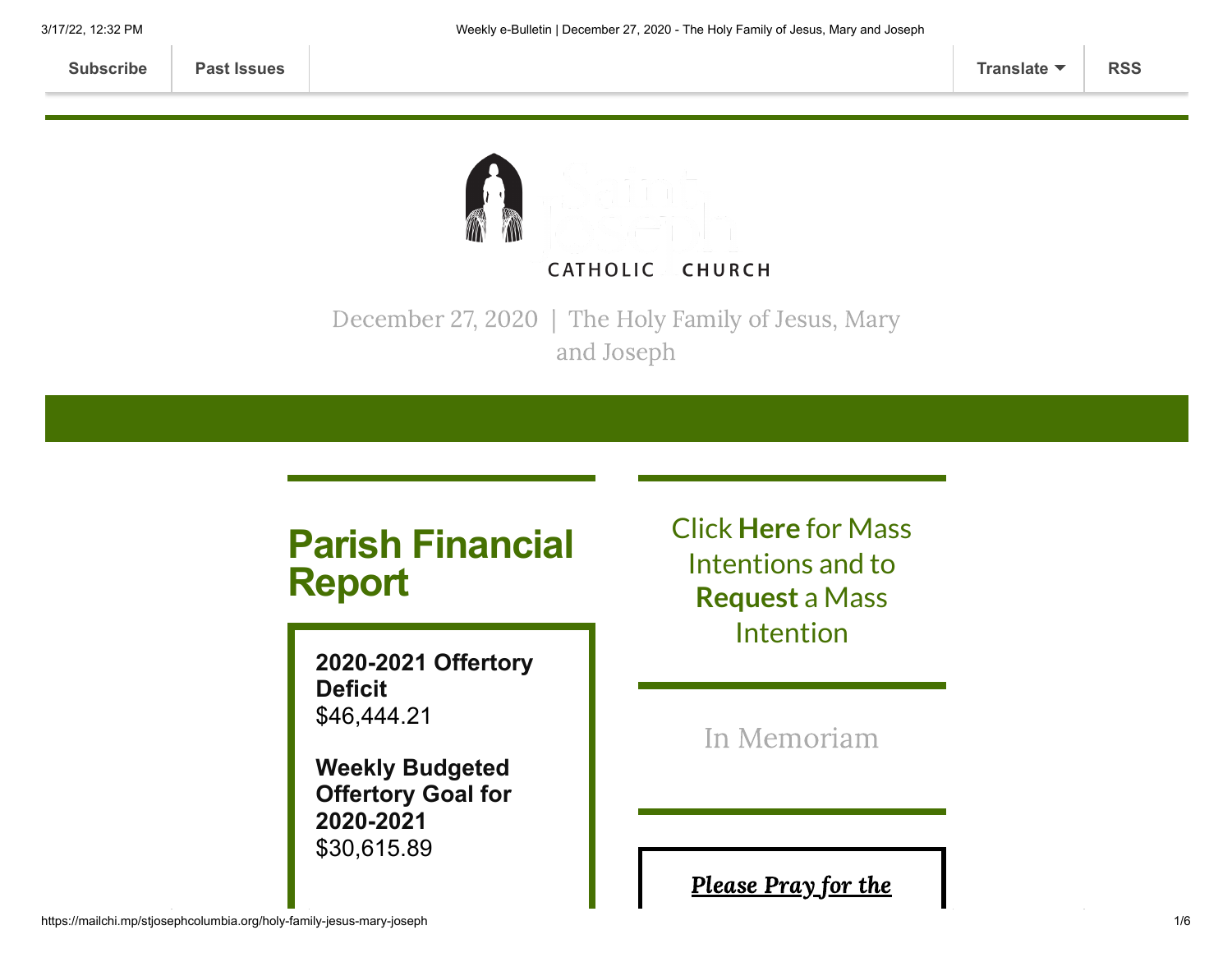Order [of Worship](https://84aadc19-53c5-40cc-90da-b6ef66a7e382.filesusr.com/ugd/2de225_80b1ca1072c14c88b13a99e60c54059c.pdf) - The Holy Family of Jesus, Mary and Joseph

 $\ddotsc$ 

### Mass Times for This Weekend (December 26-27)

#### Saturday Vigil 5:30 PM

(Church - max capacity 80 - Parishioners will be directed to the gymnasium for overflow seating to view Mass via simulcast.)

# Sunday 8 AM

(Church - max capacity 80 - Parishioners will be directed to the gymnasium for overflow seating to view Mass via simulcast.) Sunday 10:30 AM (Church - max capacity 48 (due to choir) - Parishioners will be directed to the gymnasium for overflow seating to view Mass via simulcast.) Livestreaming

> on [Facebook](https://www.facebook.com/stjosephcolumbia/)[/YouTube](https://www.youtube.com/c/StJosephCatholicChurchColumbiaSC), Broadcast 90.9 FM.

#### ALTAR FLOWERS

Parish

Opportunities to remember or honor loved ones and special occasions with flowers for our liturgies are available this winter on the weekends of January 23/24, 30/31 and February 13/14. For more information or to check on the availability of other dates, please call Teresa Chmura at 803.254.7646 ext. 410. The suggested donation is \$200.



#### **Join Us for Eucharistic Adoration on Tuesdays**

#### https://mailchi.mp/stjosephcolumbia.org/holy-family-jesus-mary-joseph 2/6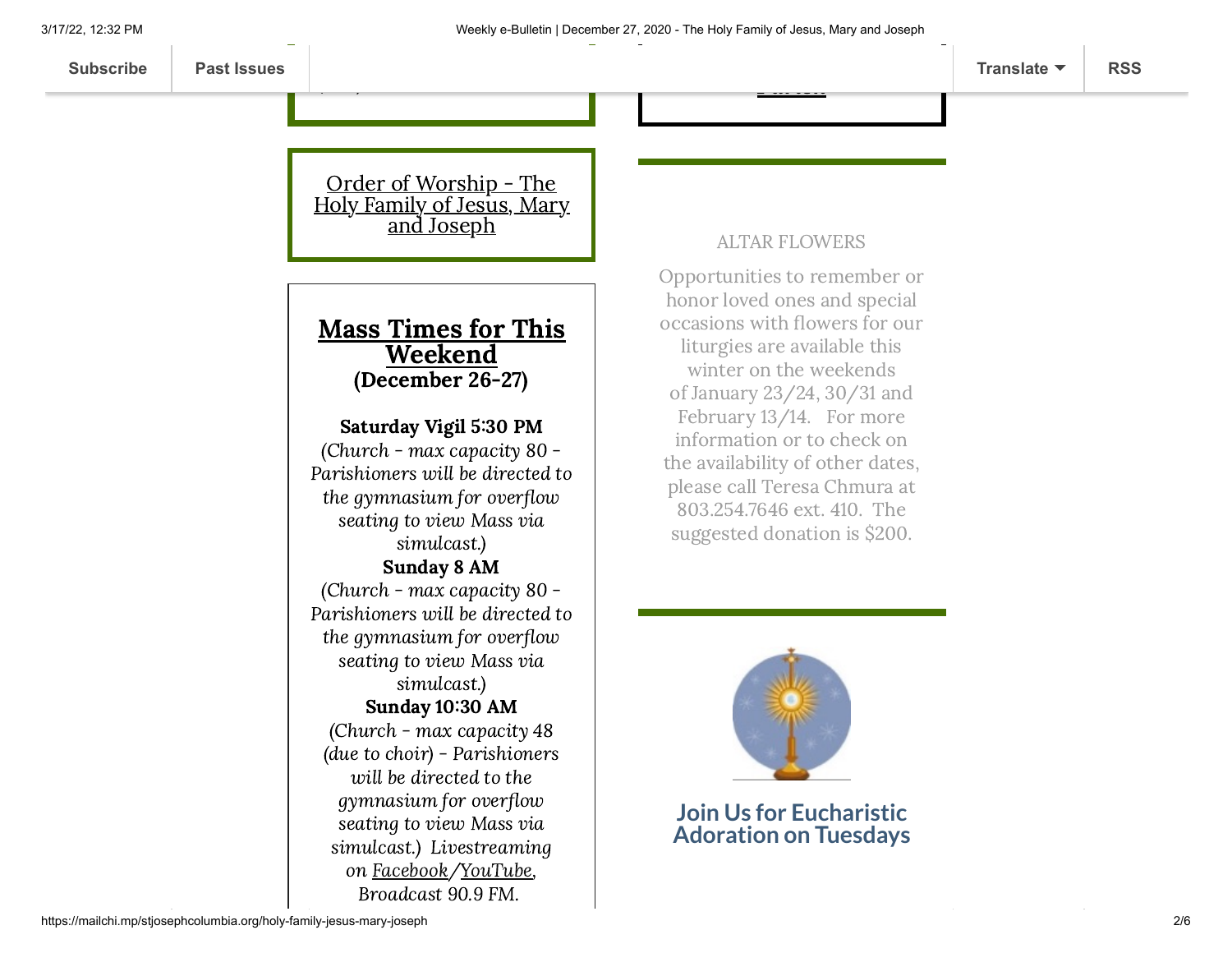Parishioners will be directed to the gymnasium for overflow seating to view Mass via simulcast.) Daily Mass (T-F at  $7:30$  AM) (Church - Livestreaming Facebook/YouTube)

#### When attending Mass in the Church:

We ask that you please sit after the liturgical procession exits the Nave. Following the completion of the organ postlude an usher will dismiss each row.

#### Please exit using the side aisles.

We appreciate your cooperation and support as we continue to do our best to keep our parish family safe.

## Solemnity of Mary Mass Schedule

## **Volunteers Needed for Masses!**

### **Be a Part of Our Greeter Ministry!**

As parishioners, we are asked to give our time, treasure, and talent to our Church, and we are in need of your time! We need volunteers to assist with the entrance and seating of parishioners at all weekend Masses. Those who volunteer will be given guaranteed seating for that Mass for up to 3 additional family members *(please note: for the 10:30 AM Mass, volunteers are guaranteed seating for 2 additional family members)*. Volunteers will need to arrive 45 mins prior to Mass starting. 5:30 PM- Church Mass (arrival time at 4:45 PM) 8:00 AM - Church Mass (arrival time at 7:15 AM) 10:30 AM - Church Mass (arrival time at 9:45 AM) 12:15 PM - Gym Mass (arrival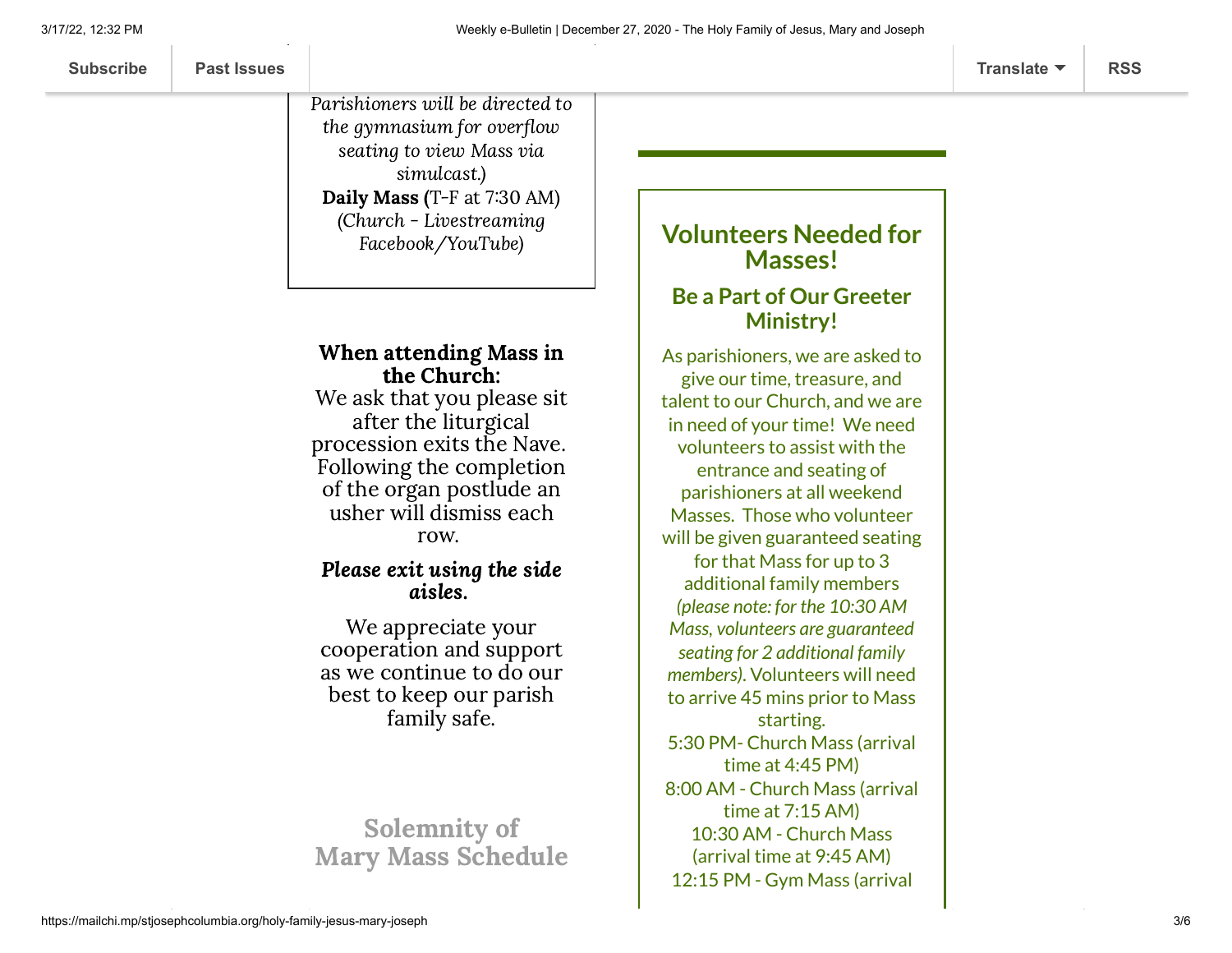| <b>Subscribe</b> | <b>Past Issues</b> |  | Translate $\blacktriangledown$ | <b>RSS</b> |
|------------------|--------------------|--|--------------------------------|------------|
|------------------|--------------------|--|--------------------------------|------------|

for overflow in Gym. Also livestreamed to our Facebook page and YouTube channel. Broadcast 90.9 FM

Friday, 1.1.21 9:00 AM in Church, simulcast for overflow in Gym. Also livestreamed to our Facebook page and YouTube channel. Broadcast 90.9 FM. 11:00 AM in Church, simulcast for overflow in Gym.

Support the [Bicentennial](https://www.stjosephcolumbia.org/bicentennial-campaign) Campaign

#### Click on image below to enlarge

If you are interested or for more information, please contact Dan **Wagner** [dan@stjosephcolumbia.org](mailto:dan@stjosephcolumbia.org) or call the Church Office at 803.254.7646.

**Click HERE to [Volunteer](https://www.stjosephcolumbia.org/volunteer-to-assist-with-masses)**

### Upcoming Baptism Seminar Dates: January 10 March 14 May 16 Ministries & Administration

Building

130 PM Parents who are having a child baptized for the first time must attend our Baptism Seminar. To register, email Emily MacLennan at [emily@stjosephcolumbia.org.](mailto:emily@stjosephcolumbia.org)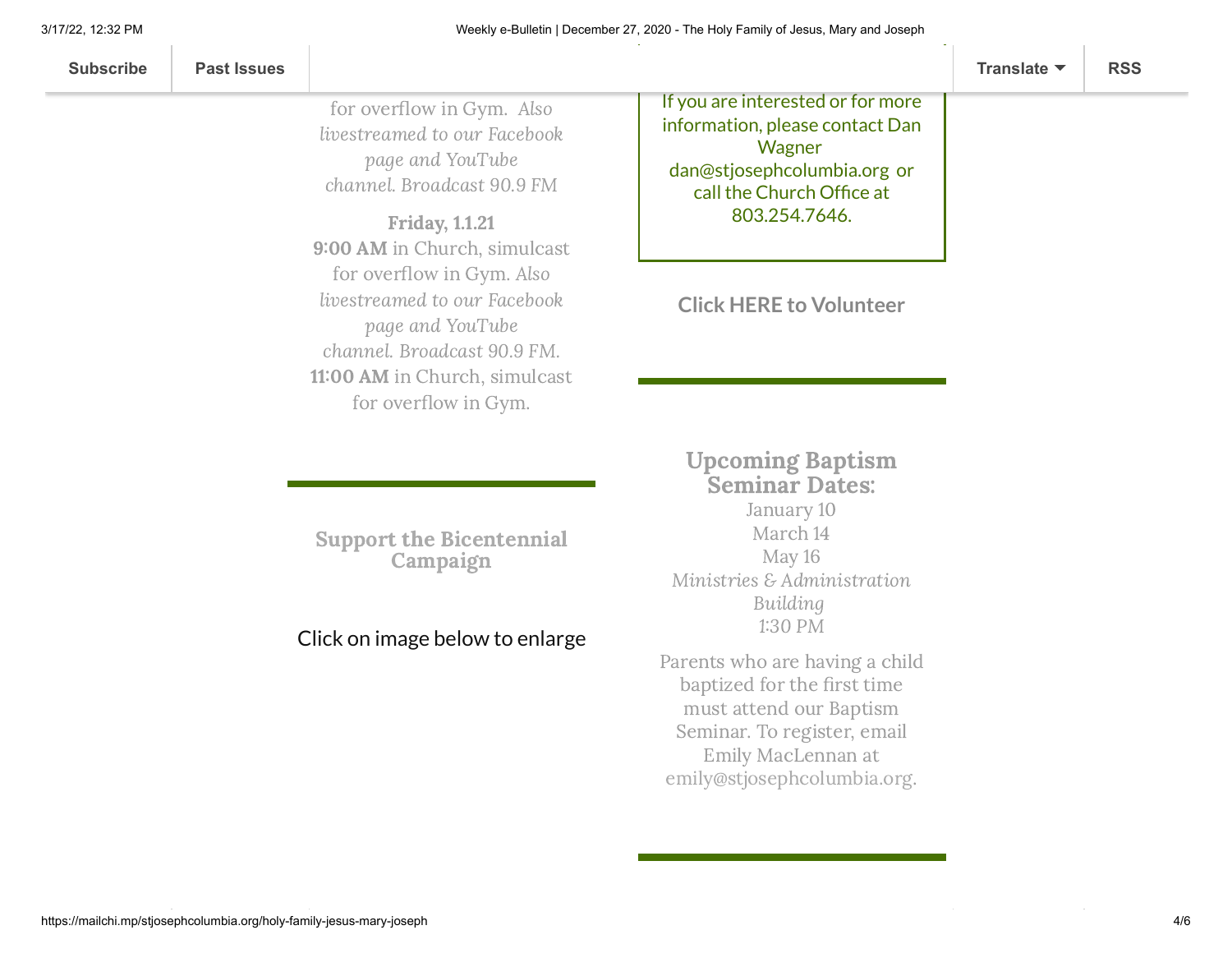**[Subscribe](http://eepurl.com/ded6Lz) [Past Issues](https://us9.campaign-archive.com/home/?u=7399f6b35c8ab775fb1714c3d&id=770b4a80d3) [Translate](javascript:;) [RSS](https://us9.campaign-archive.com/feed?u=7399f6b35c8ab775fb1714c3d&id=770b4a80d3)**



# **Important Confirmation News:**

Attention: Parents/ Guardians of all students in the 8th and 9th grades that are seeking Confirmation during our next formation cycle: Please take some time over the next few days to visit the [Sacraments](https://www.stjosephcolumbia.org/sacraments) section of our website and view the video that is posted there in the Confirmation section. It will answer questions about the way the program will move



We are pleased to announce that our 2021-2022 **enrollmentis now open**. We are already experiencing waiting lists at many grade levels. The application can be found on our website: [www.stjosdevine.com](http://www.stjosdevine.com/). Click "Apply" to get started.

The school will be closed from 12 noon Friday, December 18 to Monday, January 4 for Christmas Break. Classes will resume on Tuesday, January 5. We wish all of you a very Merry Christmas and a Happy New Year!



Cardinal Newman will be the only private school in the Midlands, and one of only approximately 2,000 schools nationwide, to implement the